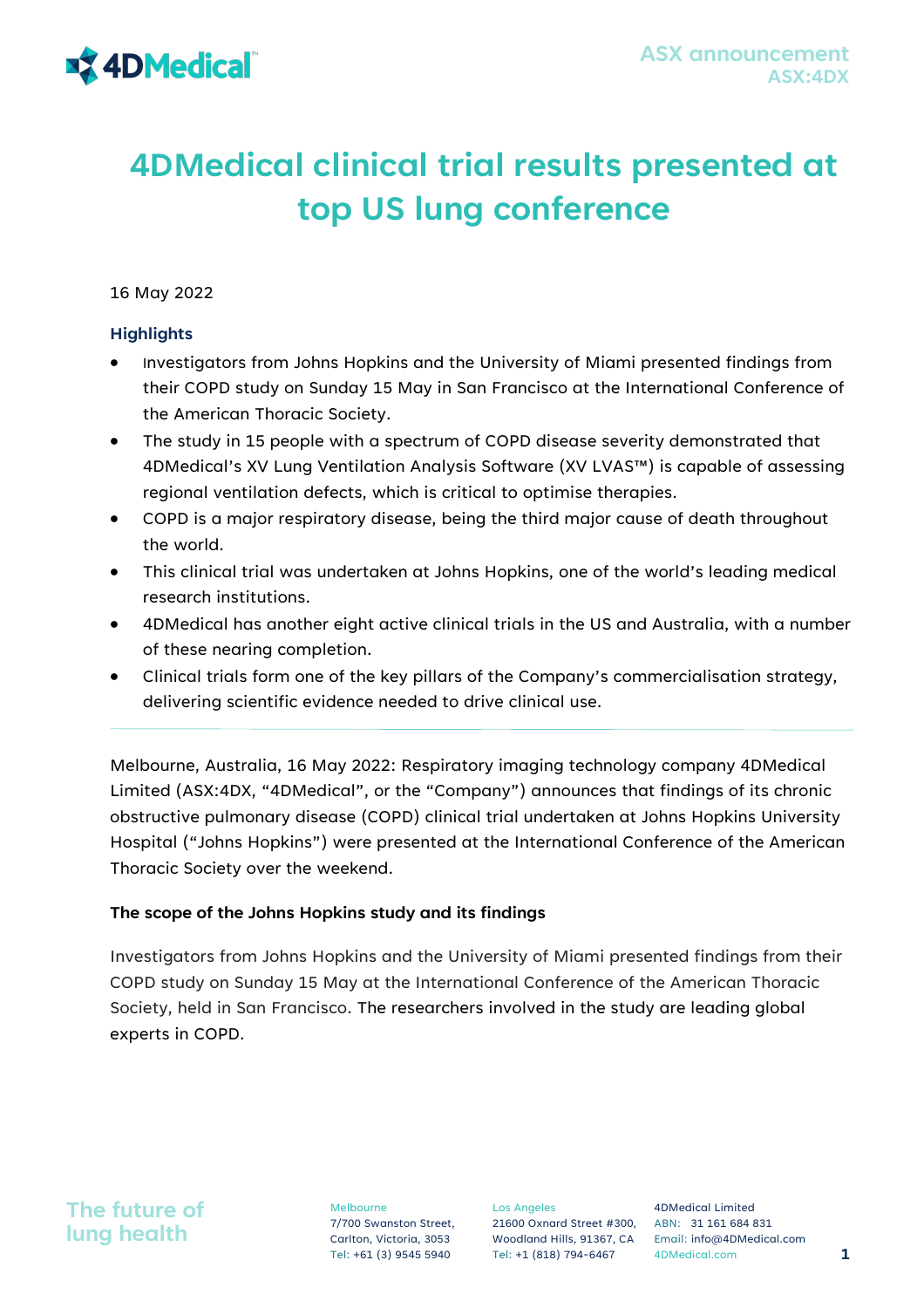

The study involved 15 patients with a spectrum of COPD disease severity who received XV LVAS™ scans twice over the duration of the study. They also underwent other standard assessments of lung function, including Computed Tomography (CT) scans. Key findings of the study included:

- XV Technology™ derived metrics, specifically Ventilation Heterogeneity and Mean Specific Ventilation, correspond with COPD disease severity;
- XV Technology™ derived measures of regional lung function in COPD subjects showed reproducible results during repetitive examinations;
- Pathophysiological insights were identified and have application in both clinical and research settings; and
- XV LVAS™ scans are capable of assessing regional ventilation defects, which is critical to the optimisation of treatment therapies.

The study further demonstrated that XV Technology™ shows significant promise as a tool to phenotype or classify COPD disease. This means that clinicians and investigators now have access to powerful quantitative imaging biomarkers that can regionally identify functional pathology.

## **Improved monitoring is a critical unmet need in the treatment of COPD**

COPD, which develops gradually over time, can be caused by a range of factors, including smoking, long-term exposure to various forms of pollution, and childhood asthma. The disease includes a number of progressive lung conditions including emphysema, chronic bronchitis and chronic asthma.

According to Lung Foundation Australia, around 1 in 7 Australians aged 40 years and over have some form of COPD and around half of these people do not know they have the condition. The disease represents a significant world-wide health problem, and according to the World Health Organisation (WHO) COPD is the third leading cause of death worldwide. However, if diagnosed early enough (prior to the occurrence of structural changes in the lungs), COPD is a treatable condition.

## **Other clinical trials are also nearing completion**

Clinical trials remain a fundamental pillar of the Company's commercialisation strategy. In addition to driving awareness of 4DMedical's technologies amongst the medical community, clinical trial data provide important evidence for indication-specific use by clinicians.

The Company currently has a further eight clinical trials running at hospitals in the US and Australia, including those at Cleveland Clinic, Duke, Vanderbilt and The Alfred. The following diagram highlights the current status of these studies, with several now nearing completion: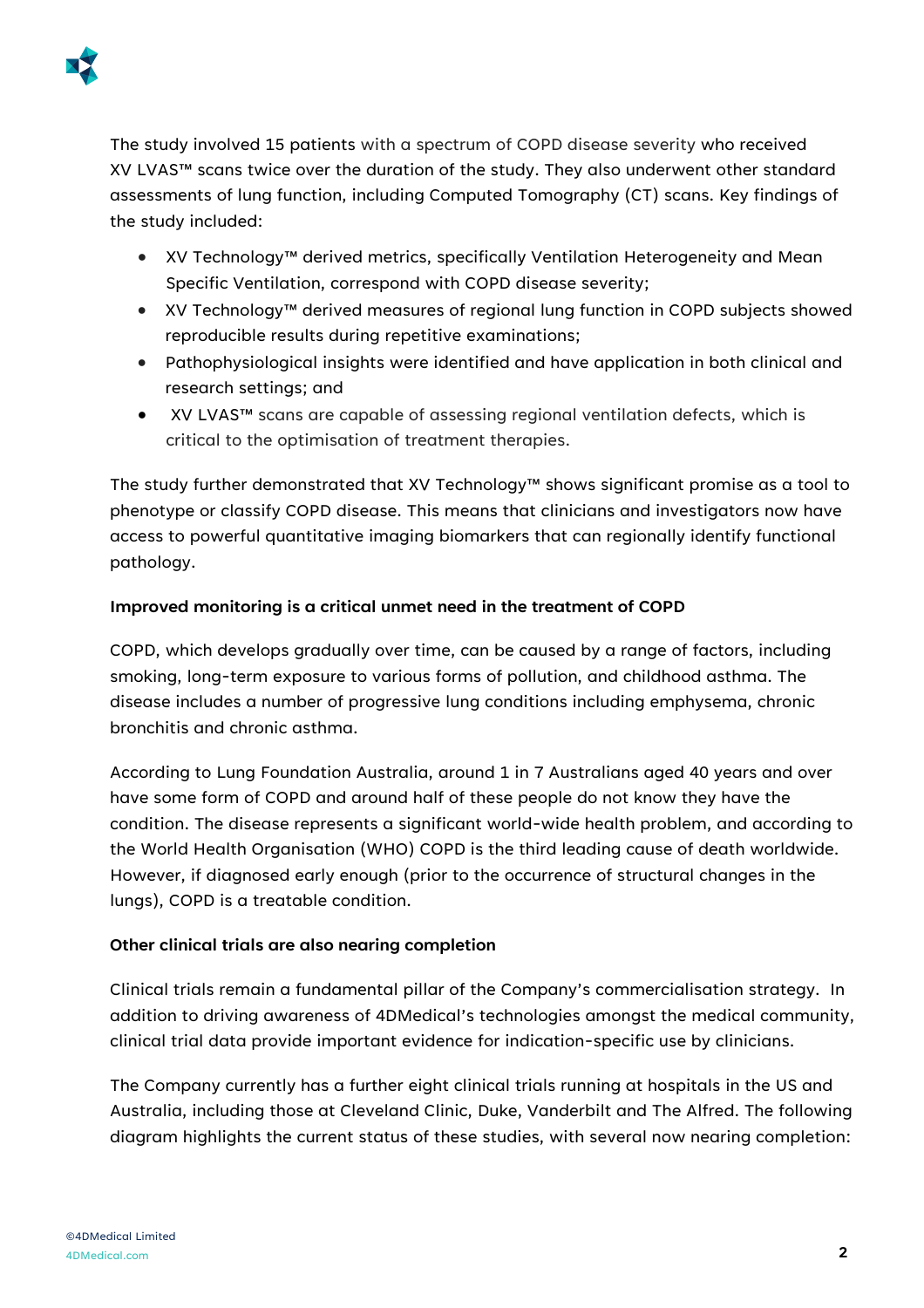



**4DMedical CEO & Founder Dr Andreas Fouras, said:** "We are thrilled with the clinical trial results from the Johns Hopkins COPD study. The trial shows that XV Technology™ has significant promise as a tool to phenotype or classify COPD disease, which is critical for optimising treatment therapies.

Clinical studies like this are a key pillar of our commercialisation strategy. We are excited that more of these studies are likely to conclude over the coming months, with results expected to be presented at key international conferences and published in medical journals. We are confident they will further validate the effectiveness of our unique medical technology offering and serve to make it easier to communicate with doctors and hospitals interested in our offering."

#### **–ENDS–**

Authorised by the 4DMedical Board of Directors.